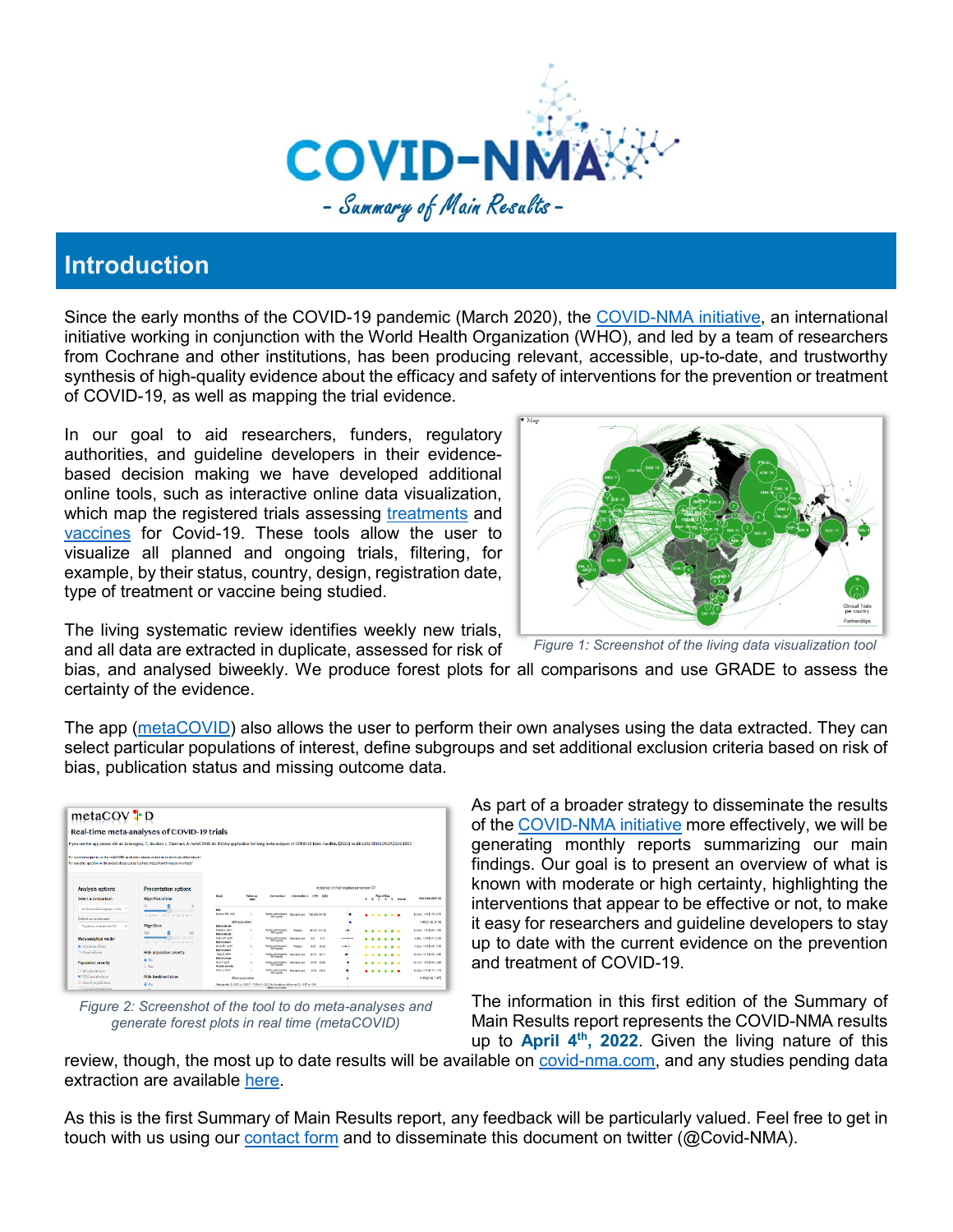# **Recent publications from the COVID-NMA team**

The following articles from the COVID-NMA team have recently been published:

- Interleukin-1 blocking agents for treating COVID-19 (Davidson M et al, Cochrane Library) [Read](https://www.cochranelibrary.com/cdsr/doi/10.1002/14651858.CD015308/full)
- Interleukin-6 blocking agents for treating COVID-19: a living systematic review (Ghosn L et al, Cochrane Library) [Read](https://www.cochranelibrary.com/cdsr/doi/10.1002/14651858.CD013881/full)
- The COVID-NMA Project: Building an Evidence Ecosystem for the COVID-19 Pandemic (Boutron I et al. Annals Intern Med 2020) [Read](https://www.ncbi.nlm.nih.gov/pmc/articles/PMC7518109/)
- Research response to COVID-19 needed better coordination and collaboration: a living mapping of registered trials (Nguyen et al. J Clin Epidemiol 2020) [Read](https://www.ncbi.nlm.nih.gov/pmc/articles/PMC7575422/)
- Interventions for the prevention and treatment of COVID-19: a living mapping of research and living network meta-analysis (Boutron I et al, Protocol, Cochrane Library) [Read](https://www.cochranelibrary.com/cdsr/doi/10.1002/14651858.CD013769/full)
- Day-to-day discovery of preprint-publication links (Cabanac G et al, Scientometrics) [Read](https://pubmed.ncbi.nlm.nih.gov/33897069/)
- Changes in evidence for studies assessing interventions for COVID-19 reported in preprints: meta-research study (Oikonomidi T et al, BMC Medicine) [Read](https://bmcmedicine.biomedcentral.com/articles/10.1186/s12916-020-01880-8)

# **What is the current evidence regarding treatment of hospitalized Covid-19 patients?** Covid-19 patients?

## Pharmacologic treatments in hospitalized patients

*Critical outcomes of interest: Clinical improvement (around day 28 or day 60), WHO Clinical Progression Score ≥ 7 (around day 28 or day 60), all-cause mortality (around day 28 or day 60), viral negative conversion (around day 7), adverse events and serious adverse events.* 

For most pharmacological treatments in hospitalized patients, the certainty of the evidence is still low or very low. Below is a summary of pharmacological interventions that have **results in favor of a beneficial effect** so far compared with placebo or standard care. We only highlight outcomes of moderate and high certainty; other outcomes are of low or very low certainty.

- **Anakinra** (a monoclonal antibody) probably reduces the risk of WHO score ≥7 (i.e. mechanical ventilation or death, around 28 days) in hospitalized patients, as well as slightly increases the likelihood of clinical improvement around 28 days. The risk of adverse events probably does not increase. It is one of the interventions that have been authorized in the EU to treat Covid-19.
- **Baricitinib** (a kinase inhibitor) reduces the risk of WHO score ≥7 (i.e. mechanical ventilation or death, around 28 days) in hospitalized patients, although it results in little to no difference in clinical improvement around 28 days. It is likely to reduce the risk of all-cause mortality (around 28 days and around 60 days). It probably does not increase the risk of adverse events but probably decreases the risk of serious adverse events.
- **Casirivimab + Imdevimab (REGN-COV2)** (Monoclonal antibody combination) probably reduces the risk of all-cause mortality (around 28 days), although the likelihood of clinical improvement around 28 days and around 60 days probably is not improved. It is one of the interventions that have been authorized in the EU to treat Covid-19.
- **Corticosteroids** probably reduce the risk of all-cause mortality (around 28 days) in hospitalized patients. We pooled together oral and intravenous corticosteroids of participants with various disease severity. Of note, the largest study (the RECOVERY trial) found in subgroup analysis that "differences in mortality varied considerably according to the level of respiratory support that the patients were receiving at the time of randomization", and that "the use dexamethasone resulted in lower 28-day mortality among those who were receiving either invasive mechanical ventilation or oxygen alone at randomization but not among those receiving no respiratory support."
- **Tocilizumab** (a monoclonal antibody) is likely to reduce the risk of all-cause mortality (around 28 days) in hospitalized patients, although it probably results in little to no difference on clinical improvement around 28 days. It is one of the interventions that have been authorized in the EU to treat Covid-19.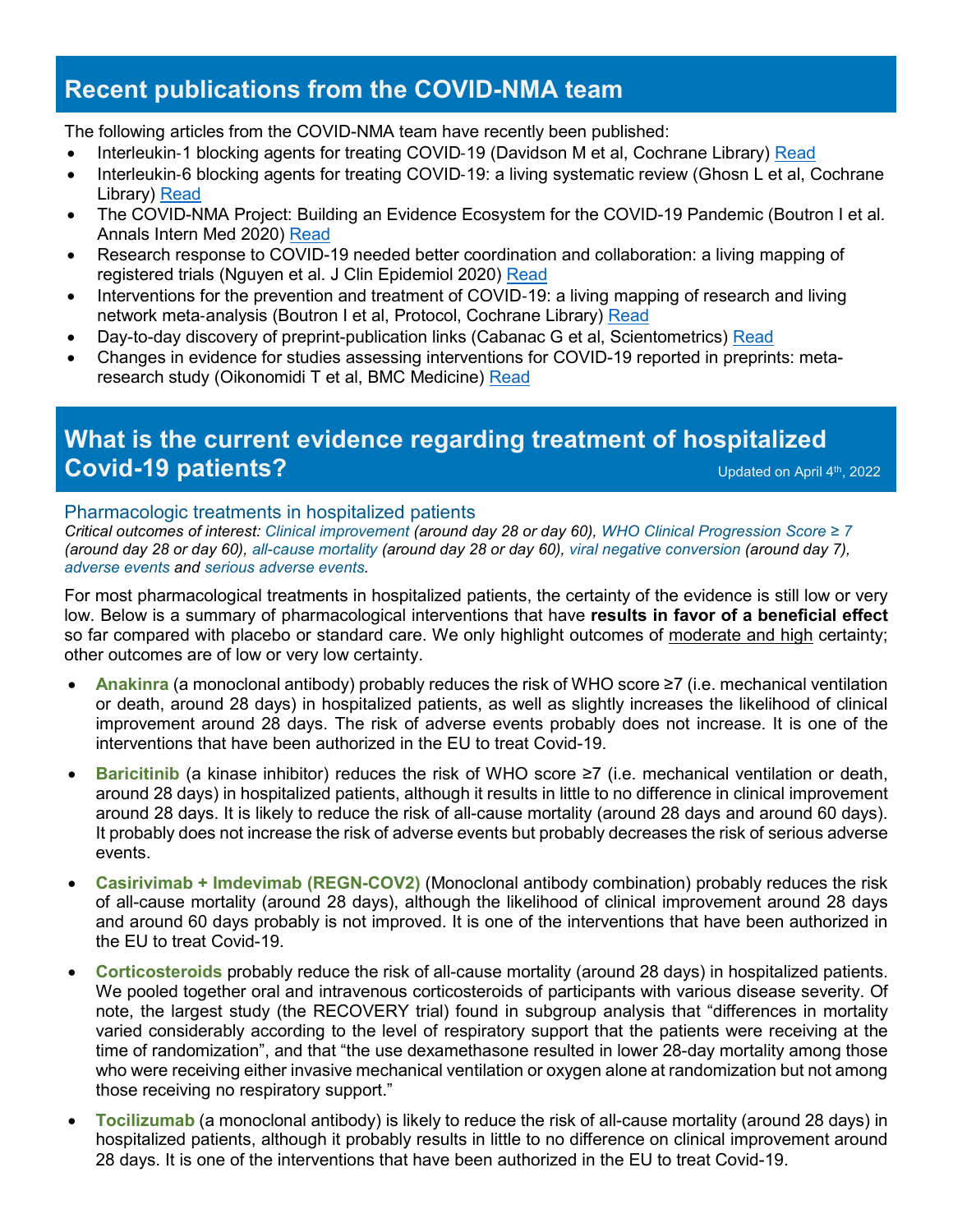For the treatments below there are outcomes with moderate or high certainty indicating **uncertainty of benefit or harm**

• **Remdesivir** (an anti-viral), which is one of the interventions recommended by the NIH and which has been authorized in the EU to treat COVID-19, we found that the risk estimate for all-cause mortality (around 28 days) and its wide confidence interval (RR 0.91, 95% CI 0.74 to 1.11) point to uncertainty of benefit or harm.

For the treatments below there are outcomes with moderate or high certainty indicating **no evidence of beneficial effects** (e.g. clinical improvement or reduction in mortality) or an increase in the risks of negative effects (e.g. serious adverse events) compared with placebo or standard care:

- **Aspirin** (acetylsalicylic acid), **Azithromycin** (an antimicrobial), **Hydroxychloroquine** (an antimalarial) and **Colchicine** (an anti-inflammatory) probably do not reduce the risk of all-cause mortality (around 28 days) and probably do not increase the likelihood of clinical improvement (around 28 days).
- **Bamlanivimab** (a monoclonal antibody) probably results in little to no difference on clinical improvement around day 60.
- **Canakinumab** (a monoclonal antibody) probably results in little to no difference on clinical improvement around 28 days and in little to no difference in the risk of adverse events.
- **Convalescent plasma** probably results in little to no difference on clinical improvement around 28 days or all-cause mortality (around 28 days).
- **Lopinavir + Ritonavir** (an anti-viral) probably does not reduce the risk of all-cause mortality (around 28 days).
- **Sotrovimab** (a monoclonal antibody) probably results in little to no difference clinical improvement around day 60. Furthermore, it probably increases the risk of serious adverse events. While the NIH recommends this intervention for outpatients, it has not been recommended for hospitalized patients. Similarly, this intervention has been authorized in the EU to treat COVID-19, but only in patients who do not require supplemental oxygen and are at increased risk of the disease becoming severe.
- The use of **therapeutic anticoagulants compared to the use of prophylactic anticoagulants** probably results in little to no difference on clinical improvement around 28 days.

For another intervention authorized by the European Medicines Association (Ritonavir alone) we have not yet identified randomized controlled trials reporting its effectiveness.

*Summary table on next page…*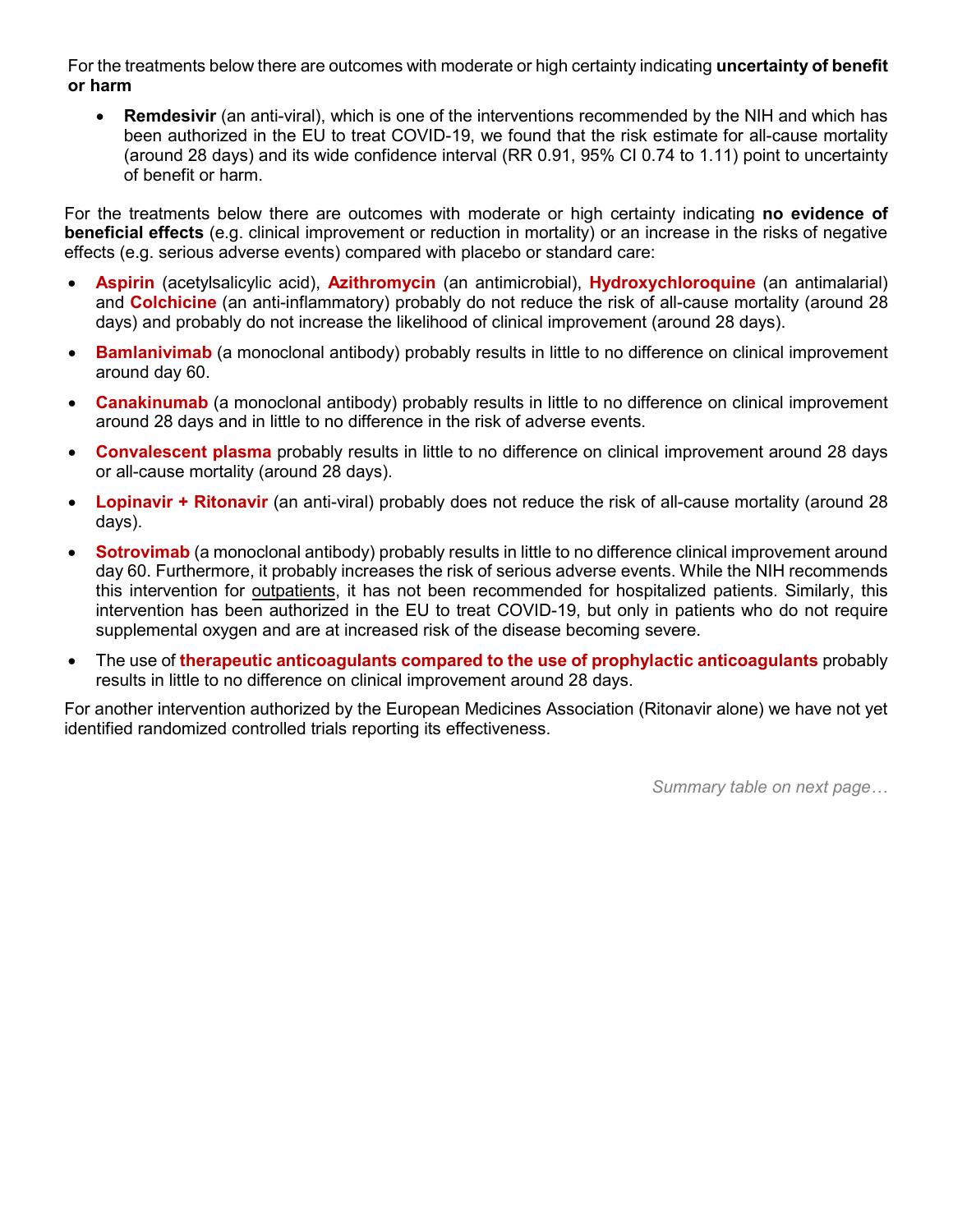#### **Summary Table: Pharmacologic treatments in hospitalized patients (Updated on April 4th, 2022) Legend:**

Moderate/**High** certainty of benefit Moderate/**High** certainty of little or no difference Moderate/**High** certainty of harm

|                                                         | <b>Treatment effectiveness</b> |                         |                         |                         |                                                   |                         |                         |                         | <b>Adverse events</b>   |  |  |
|---------------------------------------------------------|--------------------------------|-------------------------|-------------------------|-------------------------|---------------------------------------------------|-------------------------|-------------------------|-------------------------|-------------------------|--|--|
|                                                         | Covid-19 events<br>Improvement |                         |                         |                         |                                                   |                         |                         |                         |                         |  |  |
| <b>Treatment (vs</b>                                    |                                |                         |                         | <b>WHO</b>              | <b>WHO</b>                                        |                         |                         |                         |                         |  |  |
| standard care or                                        | Viral negative                 | <b>Clinical</b>         | <b>Clinical</b>         | progression             | progression                                       | <b>All-cause</b>        | <b>All-cause</b>        |                         |                         |  |  |
| placebo unless stated                                   | conversion                     | improvement             |                         |                         | improvement $ score (level 27) score (level 27) $ | mortality               | mortality               | <b>Adverse</b>          | <b>Serious</b>          |  |  |
| otherwise)                                              | (D7)                           | (D28)                   | (D60)                   | (D28)                   | (D60)                                             | (D28)                   | (D60)                   | events                  | adverse events          |  |  |
| Anakinra                                                | low certainty                  | 1.10<br>$(1.00 - 1.20)$ | very low<br>certainty   | 0.64<br>$(0.42 - 0.98)$ |                                                   | low certainty           | very low<br>certainty   | 1.02<br>$(0.94 - 1.10)$ | low certainty           |  |  |
| <b>Aspirin</b>                                          |                                | 1.02<br>$(1.00 - 1.04)$ |                         |                         |                                                   | 0.97<br>$(0.90 - 1.04)$ |                         |                         |                         |  |  |
| Azithromycin                                            |                                | 1.02<br>$(0.99 - 1.05)$ |                         | very low<br>certainty   |                                                   | 0.97<br>$(0.89 - 1.06)$ |                         |                         |                         |  |  |
| Bamlanivimab (LY-<br>COV555                             |                                |                         | 0.98<br>$(0.90 - 1.07)$ | low certainty           |                                                   | low certainty           | low certainty           |                         | low certainty           |  |  |
| Baricitinib                                             |                                | 1.02<br>$(1.00 - 1.05)$ |                         | 0.87<br>$(0.78 - 0.97)$ |                                                   | 0.75<br>$(0.58 - 0.98)$ | 0.69<br>$(0.56 - 0.86)$ | 0.96<br>$(0.88 - 1.05)$ | 0.77<br>$(0.64 - 0.94)$ |  |  |
| Canakinumab                                             |                                | 1.05<br>$(0.96 - 1.14)$ |                         | low certainty           |                                                   | low certainty           | very low<br>certainty   | 1.02<br>$(0.86 - 1.21)$ | low certainty           |  |  |
| Casirivimab +<br>Imdevimab (REGN-<br>COV <sub>2</sub> ) |                                | 1.02<br>$(0.99 - 1.04)$ | 1.04<br>$(0.97 - 1.12)$ | low certainty           |                                                   | 0.93<br>$(0.86 - 1.01)$ | low certainty           |                         |                         |  |  |
| Colchicine                                              |                                | 1.02<br>$(0.96 - 1.08)$ |                         | low certainty           |                                                   | 0.99<br>$(0.93 - 1.06)$ | very low<br>certainty   | low certainty           | very low<br>certainty   |  |  |
| Convalescent plasma                                     | very low<br>certainty          | 1.00<br>$(0.97 - 1.02)$ |                         | low certainty           | very low<br>certainty                             | 0.97<br>$(0.92 - 1.03)$ | very low<br>certainty   | low certainty           | low certainty           |  |  |
| <b>Corticosteroids</b>                                  | very low<br>certainty          | very low<br>certainty   |                         | low certainty           |                                                   | 0.91<br>$(0.85 - 0.98)$ | very low<br>certainty   | very low<br>certainty   | very low<br>certainty   |  |  |
| Hydroxychloroquine                                      | very low<br>certainty          | 0.97<br>$(0.94 - 1.01)$ |                         | low certainty           | very low<br>certainty                             | 1.07<br>$(0.98 - 1.17)$ | very low<br>certainty   | low certainty           | very low<br>certainty   |  |  |
| Lopinavir + Ritonavir                                   | low certainty                  | low certainty           |                         | very low<br>certainty   | low certainty                                     | 1.02<br>$(0.92 - 1.12)$ |                         | low certainty           | very low<br>certainty   |  |  |
| Remdesivir                                              | low certainty                  | low certainty           |                         | low certainty           |                                                   | 0.91<br>$(0.74 - 1.11)$ | very low<br>certainty   | low certainty           | very low<br>certainty   |  |  |
| Sotrovimab                                              |                                |                         | 1.05<br>$(0.97 - 1.15)$ | low certainty           |                                                   | low certainty           | low certainty           | low certainty           | 2.03<br>$(1.32 - 3.13)$ |  |  |
| Tocilizumab                                             |                                | 1.05<br>$(1.00 - 1.09)$ | very low<br>certainty   | low certainty           |                                                   | 0.88<br>$(0.82 - 0.95)$ | low certainty           | low certainty           | very low<br>certainty   |  |  |
| <b>Therapeutic vs</b><br>Prophylactic<br>anticoagulant  | very low<br>certainty          | 0.99<br>$(0.96 - 1.01)$ |                         | very low<br>certainty   |                                                   | very low<br>certainty   | low certainty           | very low<br>certainty   | very low<br>certainty   |  |  |

All values are RR (95% CI). Bolded results have a high level of certainty, while non-bolded results have a moderate level of certainty. Last updated: April 4th 2021. Click on the treatment to access the corresponding site at covid-nma.com.

*Continues with non-pharmacologic treatments on next page…*